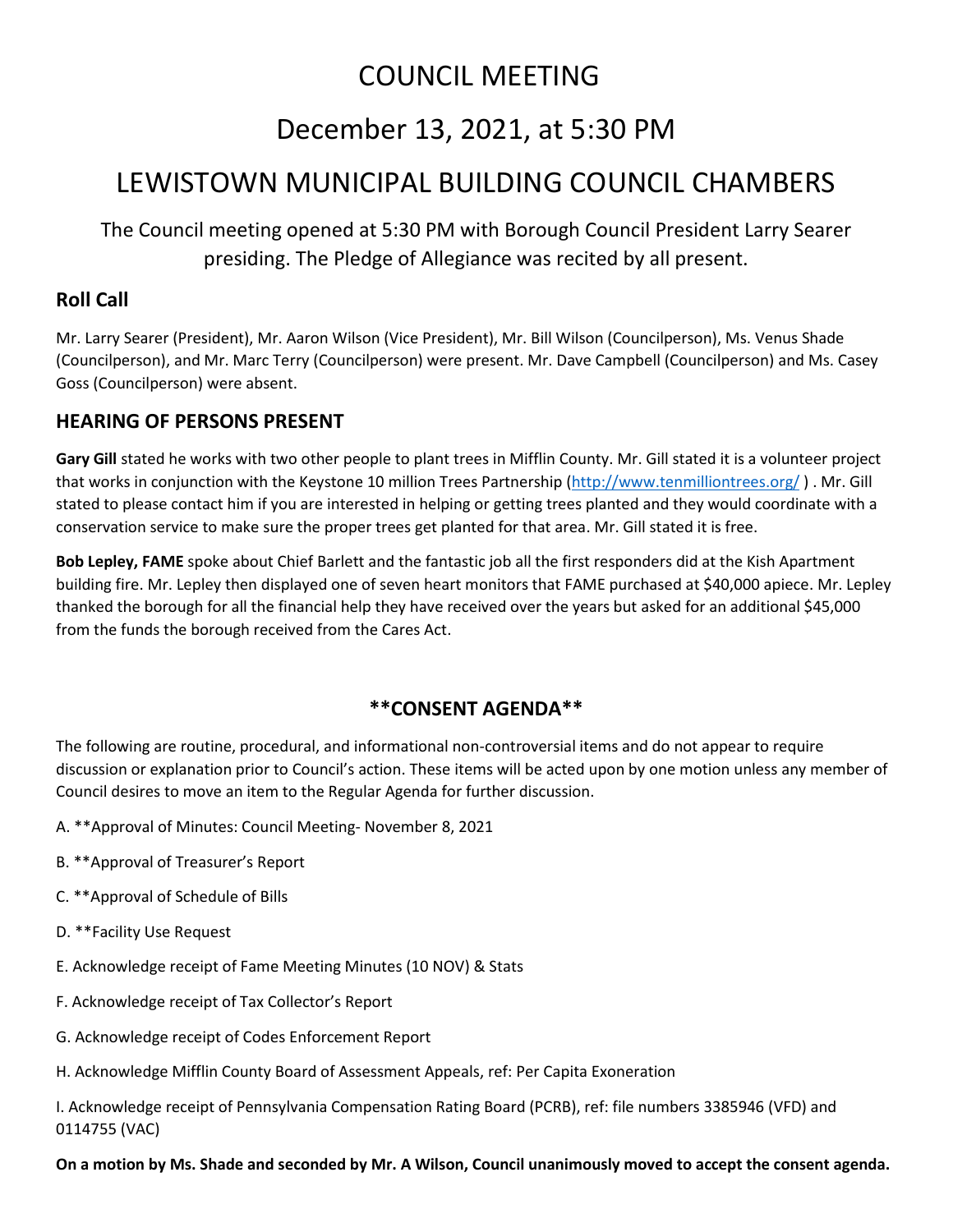#### **BOROUGH MANAGER**

**Mr. Kim Zimmerman** started with an update on the Victory Park Steps. Mr. Zimmerman stated it would take approximately \$17,000 to repair them, utilizing inhouse labor. The historical department and Chamber of Commerce found no historical reference to those steps. The steps have been blocked off since they are unsafe, and the borough would be liable. Council requested other quotes and options be considered (cement, wood). Mr. Zimmerman then talked about the EADS RFP for the building demolition. Mr. Zimmerman stated the borough will meet with Lucas from EADS after the new year to get the RFP out to bid. The EADS RFP for the Rec Park Pool study draft was received back from DCNR with suggestions they would like to see changed in the RFP. There is a meeting scheduled for the beginning of January to discuss those changes. Mr. Zimmerman stated Comcast will be raising their rates in the new year. Notices will be sent to customers. Council originally approved upwards of \$175,000 to replace Truck 109 and the new truck will be picked up on Wednesday, December 15, 2021. The final cost was \$157,000.

#### **TAX CLAIM BUREAU**

Mr. Zimmerman stated the reports were received and placed online for council to review.

#### **FIRE CHIEF**

Chief Barlett stated the fire department ran 19 alarms in November. He did not go into specifics but stated he will provide specifics later. The report provided after the meeting showed 3 building fires, 6 medical assists, 3 motor vehicle accidents with injury, 2 gas leaks, 1 oil leak (home heating fuel), 1 standby, 1 call for smoke, and 2 alarm system activations. On December 7th there was a kitchen fire with considerable damage on Logan Street and then on December 8<sup>th</sup> at 6:25 AM the Lewistown Fire Department was dispatched to the Kish Apartments. Chief stated he could see fire from the building at Water Street. Kish Apartments is a 7-story building with 145 apartments and 185 residents, most of which are either aging, in need of physical assistance or both. Crews were assigned to teams to help search and rescue, assist with evacuation, search all apartments to make sure all residents were evacuated and continue to contain the fire. 45 people were originally displaced. The majority were given lodging at the Quality Inn, family members and others moved in with other residents that were allowed to go back into the apartment building. Chief Barlett stated that the fire originated on the seventh floor. Firefighters using water and the building sprinkler system both helped combat the fire but caused water to run down all seven floors inside the walls. The water damaged multiple electrical panels for multiple apartments on all seven floors.

#### **MAYOR BARGO**

Mayor Bargo also spoke on the fire at Kish Apartments. She commended all the first responders, fire department, police department, codes department everyone that was on site to assist and have continued to be onsite and available to assist. Mayor Bargo also commended the community for asking what could be done to assist the residents.

#### **POLICE CHIEF**

Chief Clemens stated they had 399 calls for service in November 12 traffic citations, 28 non traffic citations, 19 written warnings, 125 parking tickets, 568 street maintenance tickets. Chief Clemens stated they are accepting applications until January 5, 2022, for officer positions. The civil service test will take place January  $16<sup>th</sup>$  at 2:00PM at the high school. The police have a shop with a cop event on December 15th where a child is given \$100.00 to shop with a police officer. This event is in conjunction with PSP, United Way, and other local police departments. Friday December 17<sup>th</sup> the police are participating in the Fill the Cruiser event held at the Giant Store from 9am to 4pm to collect goods for Mother Hubbard's Cupboard and the Lumina Center. Chief Clemens issued a reminder that the new parking ordinance will be enforced beginning on January 1, 2022. Chief Clemens also asked about replacing Car 45. The cruiser was involved in an accident in November and was deemed by the insurance company to be a total loss.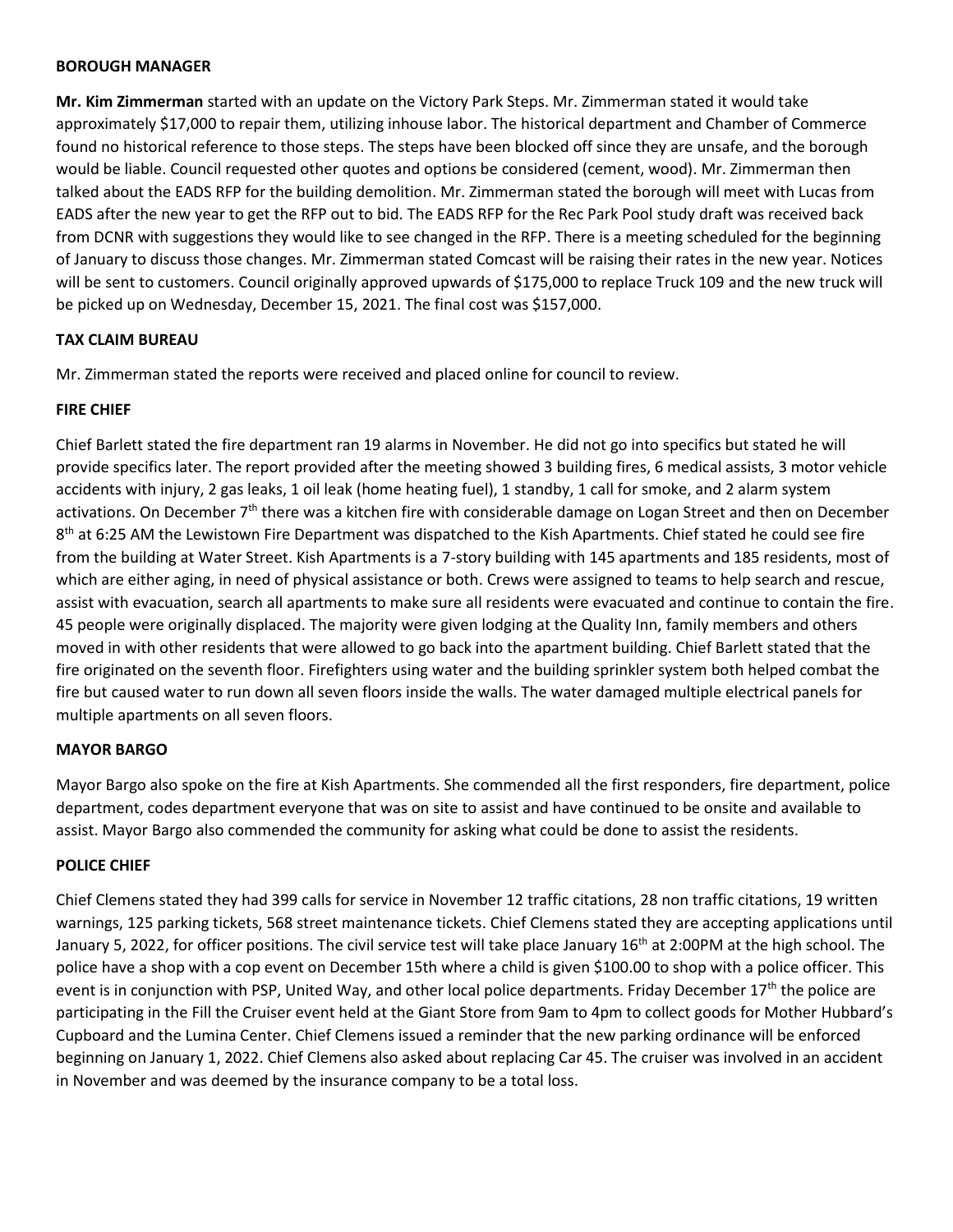### **SOLICITOR**

Mr. Mark Remy stated that amending the ordinance for parking for street sweepers will be advertised in early 2022. Mr. Remy stated the River Lot property will be pushed back to early 2022 due to Mr. Remy being unavailable over the holiday season.

#### **UNFINISHED AND NEW BUSINESS**

**On a motion by Ms. Shade and seconded by Mr. A Wilson, Council votes unanimously to request the county approve the allocation of \$7,104.00 from the Liquid Fuels Fund.** 

**On a motion by Mr. Terry and seconded by Mr. A Wilson, Council votes unanimously to approve \$545.60 of the CDBG-CV funds, our fair share, for a HVAC Study in the County.**

**On a motion by Mr. A Wilson and seconded by Ms. Shade, Council votes unanimously to reappoint Mayor Bargo to the EMS Board of Directors, as the elected official to represent the borough.** 

**On a motion by Ms. Shade and seconded by Mr. A Wilson, Council votes unanimously to approve \$45,000 from the 2021 ARPA (Cares Act) funds to FAME.** 

FAME's request for \$45,000 in 2022 was held pending approval of the 2022 Budget.

**On a motion by Ms. Shade and seconded by Mr. A Wilson, Council votes unanimously to approve a Handicap parking spot at 118 N. Walnut Street.** 

**On a motion by Mr. Terry and seconded by Mr. A Wilson, Council votes unanimously to replace Police car #45 for \$34,571.47. After insurance claims are paid the borough will pay \$14,839.42.** 

**On a motion by Ms. Shade and seconded by Mr. Terry, Council votes unanimously to appoint Mel Parker to a 5-year term to MCMA.** 

**On a motion by Ms. Shade and Mr. A Wilson, Council votes unanimously to approve DCED Funds of \$85,187.69 for the West Water Street Project which is complete.** 

**On a motion by Mr. A Wilson and seconded by Ms. Shade, Council votes unanimously to approve the Keystone Payroll contract for 2022.**

**Council entered executive session at approximately 6:30 PM.**

**Due to not enough Council members remaining, a quorum could not be conducted and the meeting was ended without the executive session ending.**